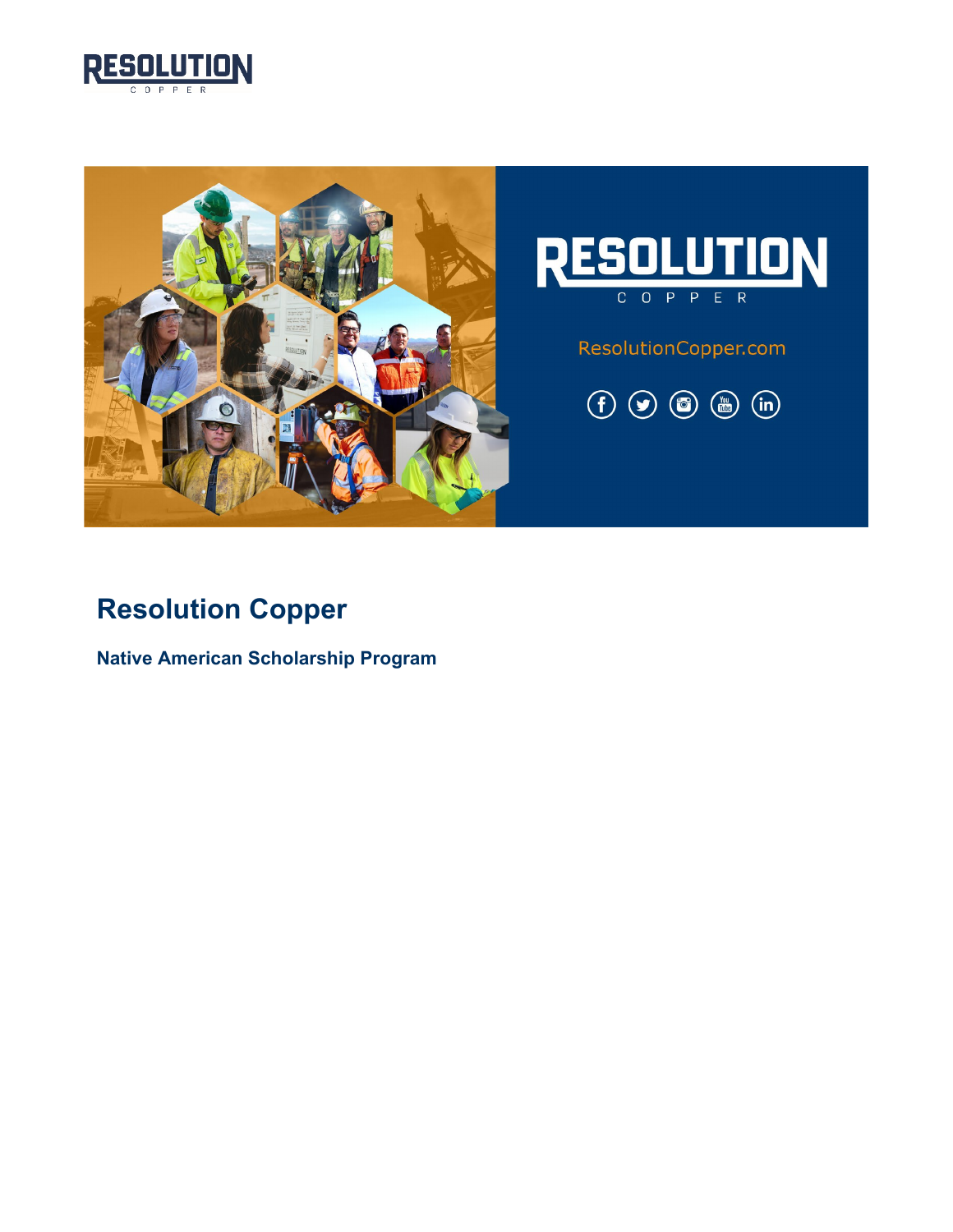

# 2022 Native American Scholarship

### OVERVIEW AND GUIDELINES

#### **The Resolution Copper Native American Scholarship provides financial assistance to encourage graduating high school seniors to further their education and to recruit students into mineral exploration, the mining industry, and related fields.**

#### **Student Eligibility Criteria**

Applicants must be a high school senior and enrolled tribal member with the San Carlos Apache Tribe, Salt River Pima-Maricopa Indian Community, Gila River Indian Community, White Mountain Apache Tribe, Yavapai Apache Nation, Tonto Apache Tribe, Hopi Tribe, Zuni Tribe, or Fort McDowell Yavapai Nation. Preference goes to students who have a definite career objective in one or more of the following academic areas: Biology, Chemical Engineering, Electrical Engineering, Environmental Engineering, Mechanical Engineering, Mining Engineering, Metallurgy, Environmental Science, Earth Sciences (including Geology), Hydrology and Water Resources, Mineral Processing, Plant Science or related fields, Business related fields, American Indian Studies, Forestry, and Electrical, or Mechanical and Industrial trade programs. Students with other interests, however, are encouraged to apply.

Applicants must currently maintain a minimum cumulative 3.0 GPA. Also, applicants must provide Certificate of Indian Blood.

#### **Institution Eligibility Criteria**

Awarding of scholarships is only for full-time enrollment at an accredited two or four-year college, university, business or trade school in Arizona that meets the eligibility criteria below. Proof of full-time enrollment is required.

Eligible institutions must have a physical campus located in Arizona (i.e., no "correspondence" schools) and must meet at least one of the eligibility criteria set forth below:

- A college or university meeting the accreditation requirements of one of the national college or university accrediting bodies.
- A community or junior college or a college preparatory, secondary, trade, technical, or business school accredited by an appropriate governmental agency or state department of education or other reputable agency.

#### **Scholarship Committee**

- A committee of Resolution Copper staff members will review all applications. All applicants will be notified by mail no later than April 15, 2022.
- Resolution Copper is responsible for administering this scholarship, including determining the number of scholarships, establishing award amounts, selecting final recipients, paying the scholarship award to the institution, and resolving any disputes that may arise.

#### **Selection Criteria**

Scholarships will be awarded based on the following criteria:

• Academic achievement (including grade point average, class rank or percentile ranking, ACT/SAT scores or appropriate entrance exams)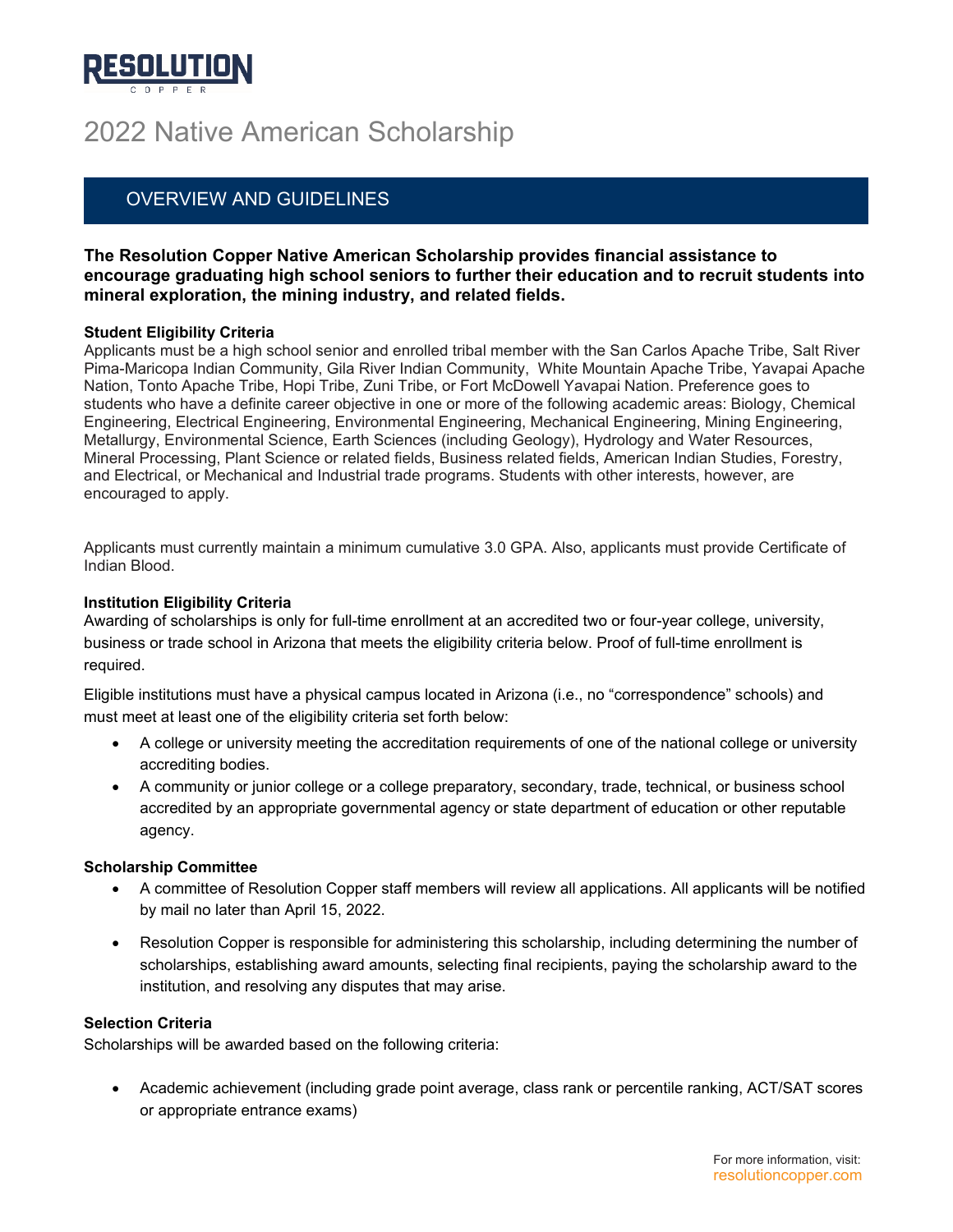

- Leadership roles, noteworthy accomplishments, awards and recognition, school, community and personal activities. Also, a planned study in one of the preferred areas of education, demonstration of the potential for future success, recommendations from the school counselor, and financial need.
- A potential recipient need not demonstrate that he/she meets all such criteria, and strong consideration will go to students with a keen interest in the academic areas designated above.

A statement of financial need, as well as two letters of recommendation, will be required. Letters can be from the high school principal, teacher, or guidance counselor. Financial need considerations may include household income, number of dependent children, and significant family events such as the death of a parent or guardian. All students, regardless of race, color, religion, sex, national origin, age, disability or other protected classification, are eligible.

#### **Recipient Requirements**

All recipients must meet and maintain the following eligibility requirements:

- The recipient must enroll as, and at all times remain, a full-time student attending an eligible institution during the entire academic year for which the award is granted.
- The recipient must at all times maintain good academic standing with the eligible institution and not be placed in academic probation.
- The recipient must perform 10 hours of community service within 12 months following receipt of award.
- Participate in Scholarship Alumni Program which includes completion of 10 hours of community service or outreach within 12 months, and/or participation in Resolution Copper's Career Day.

#### **Forfeiture of Award**

A recipient selected for financial assistance will forfeit the award if he or she:

• Does not enroll as a full-time student in the qualified institution for the academic year in which the award is to be effective or after enrollment, withdraws or ceases to be a full-time student.

#### **Scholarship Amounts**

The Native American Scholarship is a one-time grant of \$3,000. The scholarships will be for tuition at the designated institution. Checks will be made payable to the institution on behalf of the student upon initial acceptance of the student at the qualifying institution.

#### **Applications**

This document is the scholarship application. Additional copies are available on Resolution Copper's website, resolutioncopper.com. Interested applicants may also request an application by sending an email to [rcscholarships@riotinto.com](mailto:melissa.rabago@resolutioncopper.com). This scholarship is established voluntarily and unilaterally by Resolution Copper and may be modified or terminated by Resolution Copper at any time.

#### **Media Consent**

The recipients will be required to sign a media release allowing Resolution Copper to use photos or videos of scholarship recipients in various media outlets (e.g., television, newspapers, news releases, websites, social media).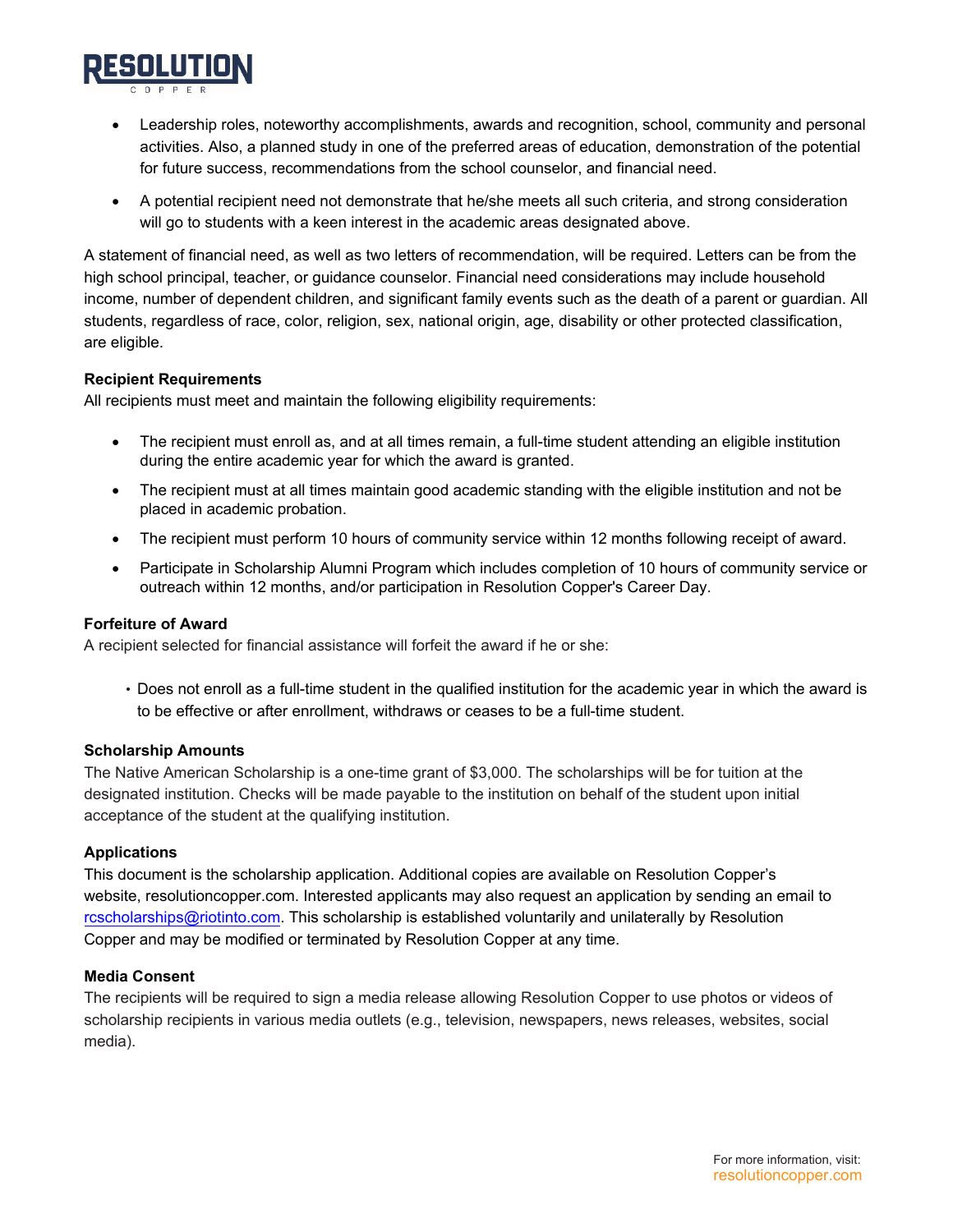

## NATIVE AMERICAN SCHOLARSHIP APPLICATION

#### **To be completed by applicant (please print or type)**

Please note that applications must have two letters of recommendation from the high school principal, teacher, guidance counselor, or volunteer organization.

|                                                              | Date: _________________________                                                                                |
|--------------------------------------------------------------|----------------------------------------------------------------------------------------------------------------|
|                                                              |                                                                                                                |
|                                                              |                                                                                                                |
|                                                              |                                                                                                                |
| Area of Interest/Major and Minor:                            |                                                                                                                |
| PERSONAL INFORMATION                                         |                                                                                                                |
|                                                              |                                                                                                                |
|                                                              |                                                                                                                |
|                                                              |                                                                                                                |
|                                                              |                                                                                                                |
|                                                              |                                                                                                                |
|                                                              |                                                                                                                |
|                                                              | Number of children in your family (including self) who are living at home and/or attending college: __________ |
|                                                              |                                                                                                                |
| <b>ACT or SAT Score</b>                                      |                                                                                                                |
| Composite: ________________ Percentile: ____________         |                                                                                                                |
| <b>GPA</b>                                                   |                                                                                                                |
| Cumulative: _______________ Previous Semester: _____________ |                                                                                                                |
| <b>Class Standing</b>                                        |                                                                                                                |
| out of #<br>#                                                |                                                                                                                |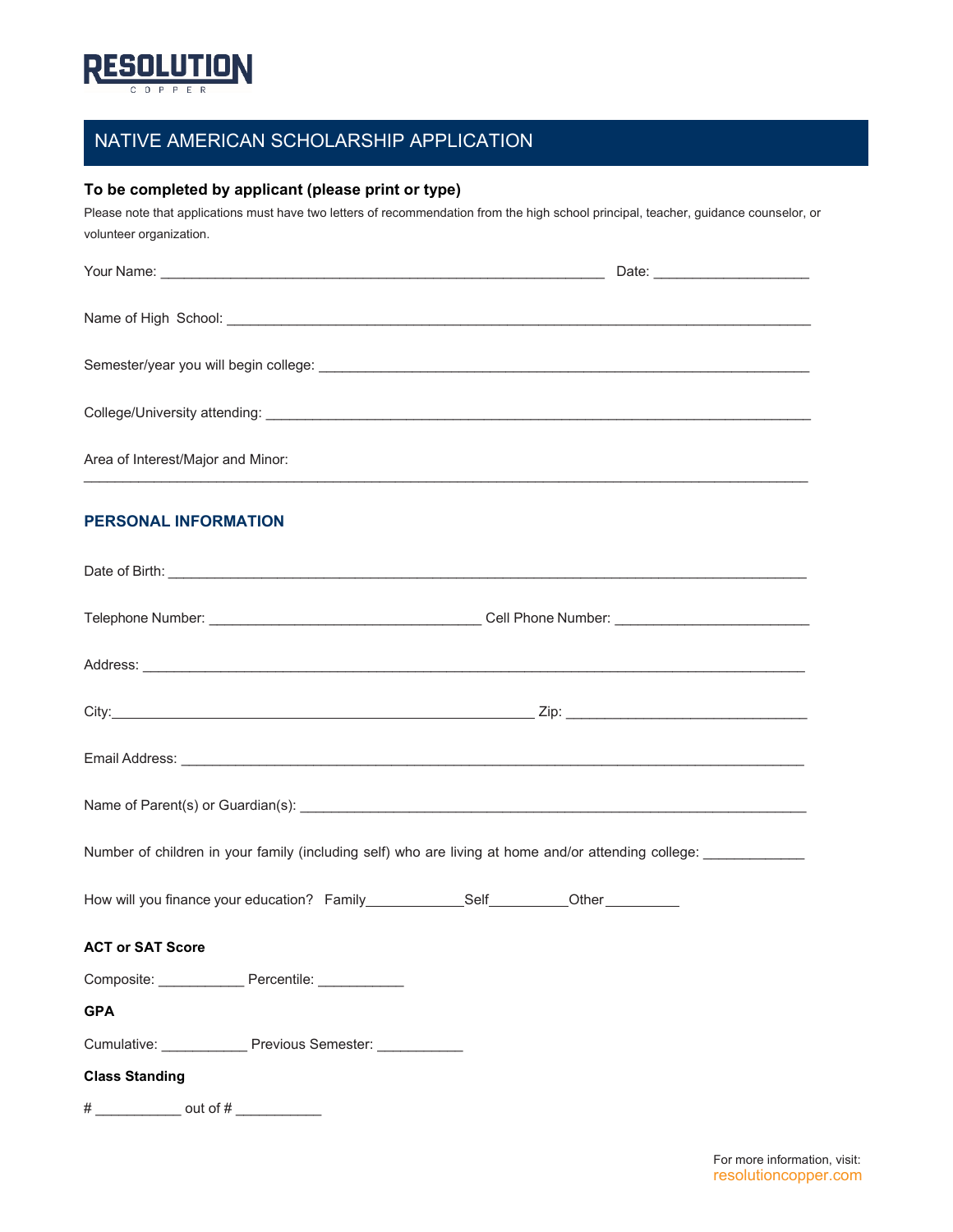

# LEADERSHIP ROLES, EXTRACURRICULAR ACTIVITIES & ACHIEVEMENTS

Use additional sheets if necessary)

Academic Achievements:

Leadership Roles, Noteworthy Achievements, Awards and Recognition:

Community and/or Personal Activities:

Personal Work History (if applicable):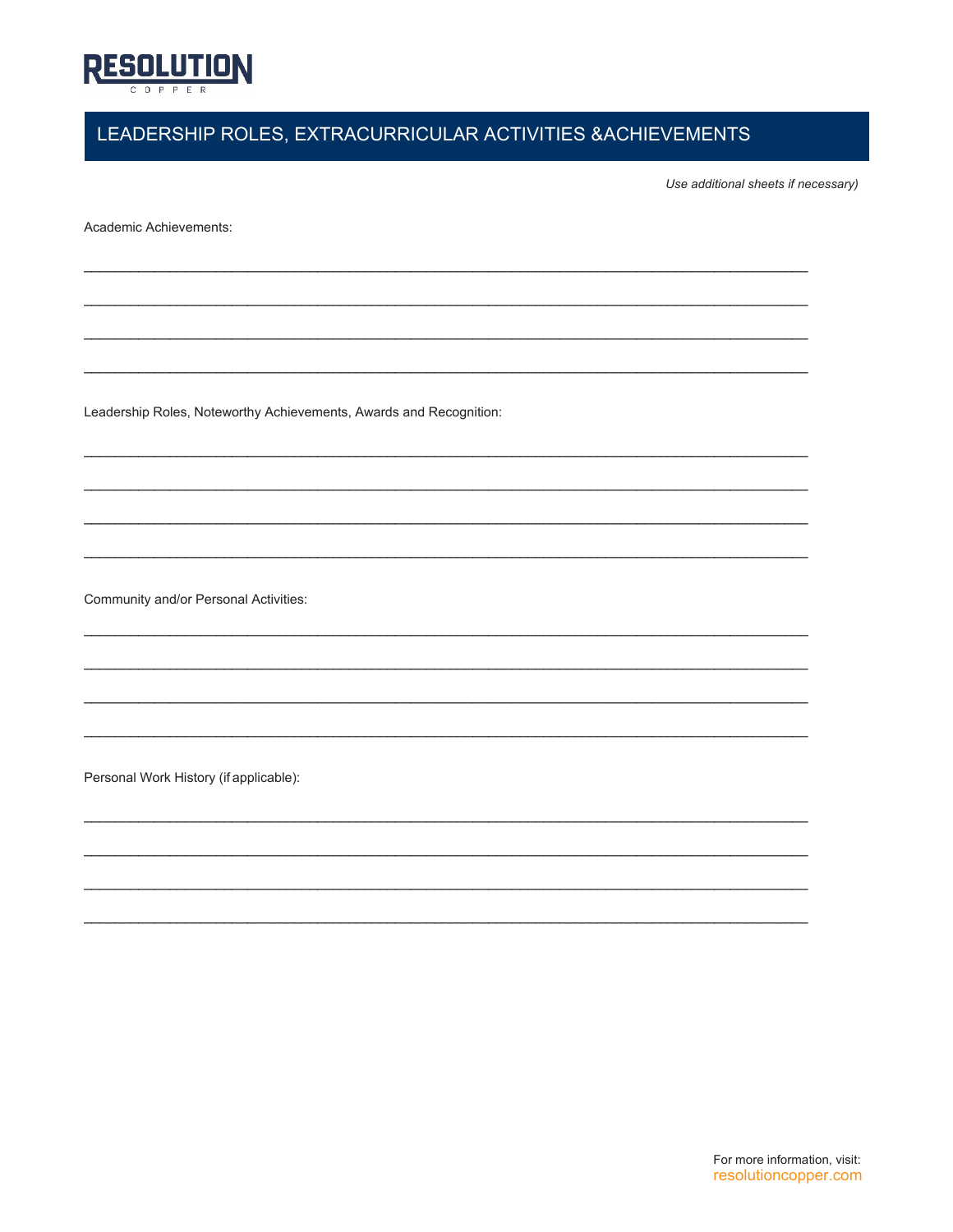

### LEADERSHIP ROLES, EXTRACURRICULAR ACTIVITIES & ACHIEVEMENTS

Do you have a family member that is employed by or does business with Resolution Copper? (If 'yes,' please identify the relation and business):

Do you have a family member that is an elected representative or an employee of a government entity that receives funds from Resolution Copper? (If 'yes,' please identify the relation and government entity):

 $\ldots$  . The contribution of the contribution of the contribution of the contribution of the contribution of the contribution of the contribution of the contribution of the contribution of the contribution of the contribut

Do you have a family member that is an elected representative or an employee of a tribal government? (If 'yes,' please identify the relation and tribal government affiliation):

\_\_\_\_\_\_\_\_\_\_\_\_\_\_\_\_\_\_\_\_\_\_\_\_\_\_\_\_\_\_\_\_\_\_\_\_\_\_\_\_\_\_\_\_\_\_\_\_\_\_\_\_\_\_\_\_\_\_\_\_\_\_\_\_\_\_\_\_\_\_\_\_\_\_\_\_\_\_\_\_\_\_\_\_\_\_\_\_\_\_\_\_\_\_\_\_\_\_\_\_

\_\_\_\_\_\_\_\_\_\_\_\_\_\_\_\_\_\_\_\_\_\_\_\_\_\_\_\_\_\_\_\_\_\_\_\_\_\_\_\_\_\_\_\_\_\_\_\_\_\_\_\_\_\_\_\_\_\_\_\_\_\_\_\_\_\_\_\_\_\_\_\_\_\_\_\_\_\_\_\_\_\_\_\_\_\_\_\_\_\_\_\_\_\_\_\_\_\_\_\_

 $\ldots$  . The contribution of the contribution of the contribution of the contribution of the contribution of the contribution of the contribution of the contribution of the contribution of the contribution of the contribut

Personal Statement – Please explain why you are interested in the field you are pursuing:

I hereby certify that the foregoing statements by me are true and correct to the best of my knowledge.

| Signature of Applicant: |  |  |
|-------------------------|--|--|
|                         |  |  |

**Please mail, email, or fax the entire completed form along with attachments to:**  Janeane Moreno Resolution Copper Company 402 W. Main Street P.O. Box 27 Superior, Arizona 85173 Email: [rcscholarships@riotinto.com](mailto:melissa.rabago@resolutioncopper.com) | Fax: 520.689.2219

#### **Applications must be received no later than March 31, 2022.**

Resolution Copper affirms the right of every person to participate regard to race, color, religion, sex, national origin, age, disability, or other protected classification.

Signature of Applicant: \_\_\_\_\_\_\_\_\_\_\_\_\_\_\_\_\_\_\_\_\_\_\_\_\_\_\_\_\_\_\_\_\_\_\_\_\_\_\_\_\_\_\_\_\_\_Date: \_\_\_\_\_\_\_\_\_\_\_\_\_\_\_\_\_\_\_\_\_\_\_\_